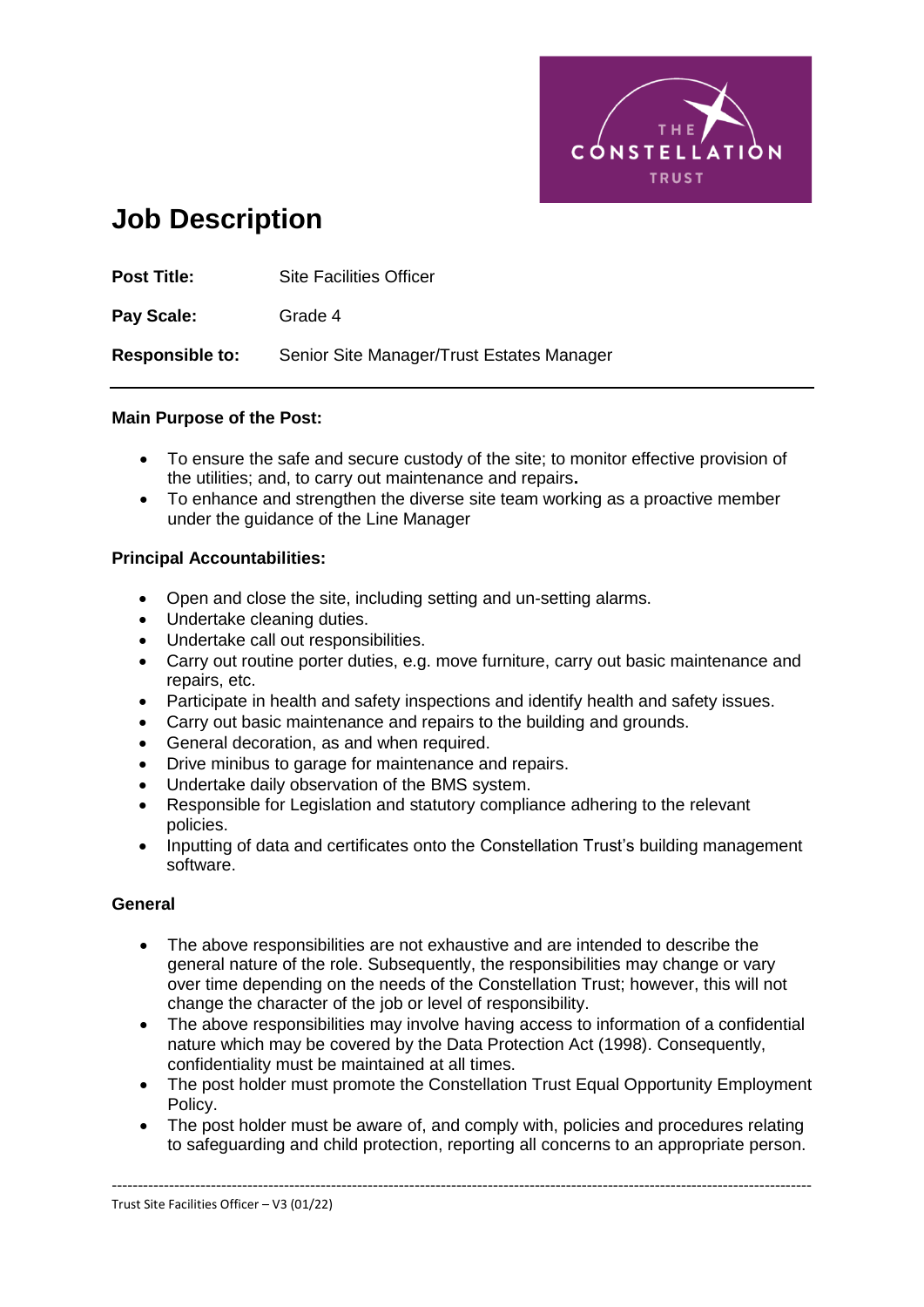- The Health and Safety Work Act (1974) and other associated legislation places responsibilities for health and safety on all employees. Therefore, it is the post holder's responsibility to take reasonable care for the health, safety and welfare of him or herself. Specific details are outlined in the Constellation Trust's General Health and Safety Policy.
- Where the post holder is disabled, every effort will be made to supply all the necessary employment aids, equipment or adaptations to enable him or her to perform the full duties of the jobs. If, however, a certain task proves to be unachievable, re-evaluation of the task will be given full consideration.

# **Knowledge, Skill and Experience:**

- Knowledge and awareness of Health and Safety policies and regulations.
- Have a basic understanding of electrics.
- Knowledge of Personal Protective Equipment (PPE) requirements.
- Possess practical maintenance skills.
- Able to work as part of a team and use own initiative.
- Knowledge of hazardous substances.
- Efficient and effective organisation and prioritisation skills.
- Knowledge of heating and security systems.
- Effective interpersonal and communication skills.
- Able to work in a challenging environment and meet deadlines.
- Knowledge of Microsoft packages and have effective, efficient IT skills including email.

## **Creativity and Innovation:**

- Joinery skills in the practical application of repairs.
- Multi skilled approach to improvements and repairs.
- Work to the school/academy and the Constellation Trust policies and procedures

## **Decision-Making:**

## **Discretion:**

- Determine what repairs to carry out and when to call in contractors.
- Responsible for the ordering of cleaning supplies.
- Use discretion when to seek advice from line management or call emergency services.
- Respond to on the spot incidents requiring immediate attention/decisions on and off the school/academy premises and/or without direct contact with a senior member of staff.

## **Consequences:**

 Positive impact on the quality, security, safety and well-being of the school community.

## **Contacts and Relations:**

 Contact on a daily basis with the Trust and Senior Management Teams and Academy Staff for the exchange of information.

--------------------------------------------------------------------------------------------------------------------------------------

Contact on a daily basis with students.